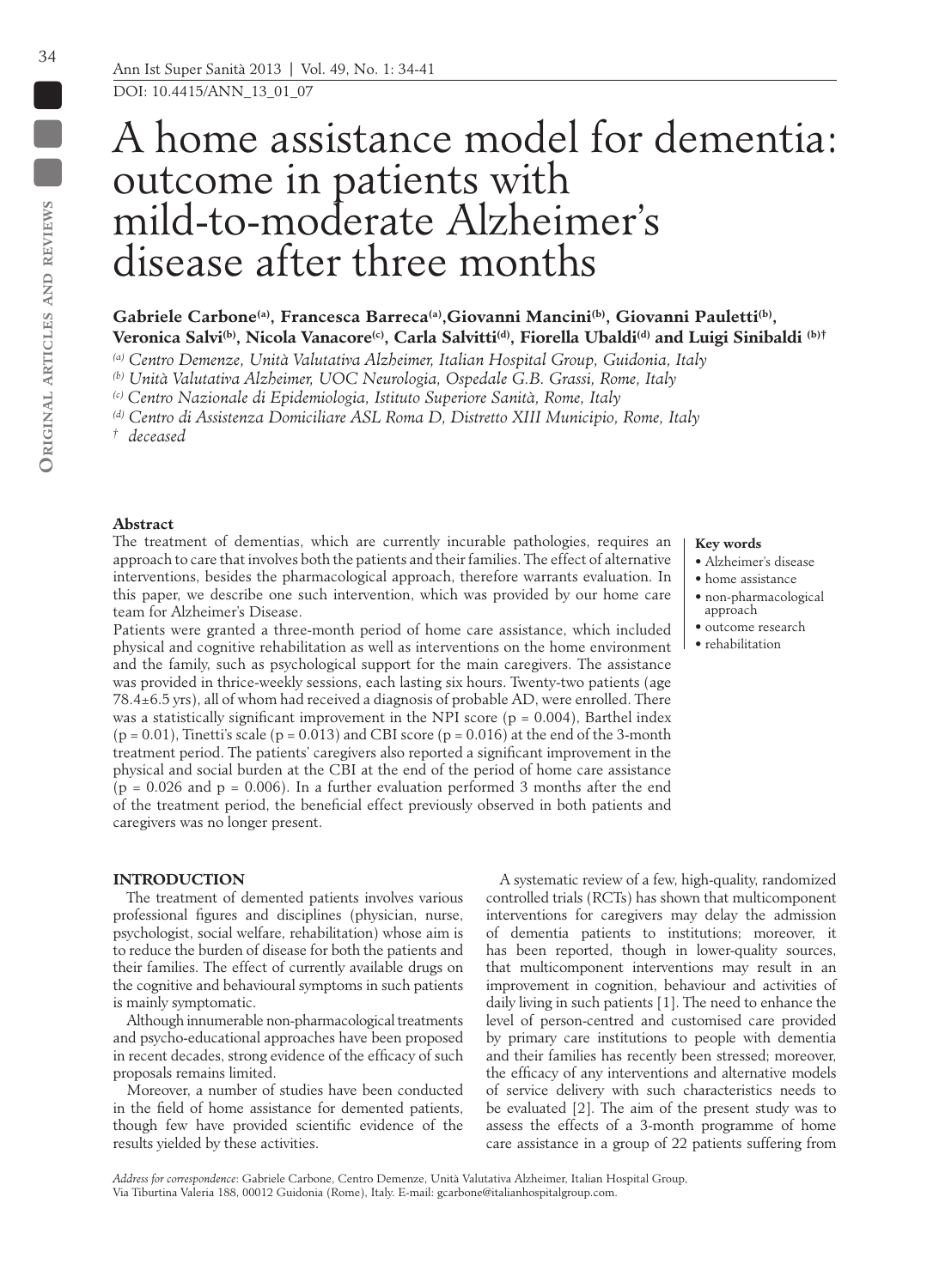dementia of the Alzheimer's type as well as the possible long-lasting effects (after 3 months) of the treatment on the cognitive and behavioural profile of the patients and stress levels of the caregivers.

# **MATERIALS AND METHODS** *Staff and training of the staff*

This study was performed in one of the four health districts of Rome (ASL Roma D), with a catchment area of approximately 205 000 people (in 2004), a 19% prevalence of elderly people (over 65 years of age) and an estimated number of 7000 demented patients [3] (3300 of whom Alzheimer's patients). Since June 2006, a home assistance service for demented patients has been available in this area.

The Italian Hospital Group (IHG) was asked to run this service by the Roma D Local Health Unit. The IHG has specific experience in assisting demented people as they had previously set up a network of social assistance services aimed at helping both patients with dementia, particularly those with Alzheimer's disease, and their relatives.

The assistance network set up by the IHG, which is located in Guidonia (just outside Rome) in the Roma G Local Health Unit, is accredited by the Regional Health System and develops projects designed to ensure the continuity of interventions by connecting home, semiresidential and residential care by means of case-specific assistance services selected by the Joint Evaluation Unit. This network is made up of staff members from the staterun Centre for Home Assistance of the Roma G Local Health Unit and of staff members from the IHG. The projects are carried out by the IHG multi-disciplinary team.

The overall dementia network comprises 3 residential units (a total of 60 hospital beds), a daytime care centre, which receives up to 58 patients, and a home service that caters for up to 65 patients living within the Roma G Local Health Unit.

The network staff at the Italian Hospital Group is

Weekly schedule of the home care programme

composed of a neurologist, a psychologist, a physiotherapist, an occupational therapist, a social assistant, a nurse and a technical operator for assistance.

Specific training courses were held for all the members of the staff who work in the Centre for Dementias at the IHG. The courses were designed to teach those involved in the study how to correctly apply the various assessment scales for dementias and to make them familiar with the multidimensional evaluation instruments. The clinical data and rating scales were computerized by means of the Atl@nte System software, thereby allowing each operator to access information concerning his/her patients' clinical care and progress. During the period of home care assistance, OTA and nurses were continually supervised and supported in their assistance and functional reactivation activities by multi-disciplinary team members.

## *Characteristics of the patients included in the study*

All 22 patients (10 males, 12 females), who were consecutively enrolled from 1 June 2006 to 31 July 2006, had received a diagnosis of probable Alzheimer's disease in the Alzheimer Evaluation Unit of the Grassi Hospital, with a mild-to-moderate degree of cognitive deterioration. Only in one patient was the presence of Alzheimer's disease in another family member reported (one sister). The patients' mean age was  $78.4 \pm 6.5$ years (range 65-89), mean education  $7.8 \pm 3.7$  years. Thirteen patients were living with a spouse, 5 patients (22.7%) with an external caregiver, 4 were widowed and were living with relatives (2 patients with their daughter, 1 with his sister, 1 with her granddaughter). The average number of family members was  $3 \pm 2$ . The main caregiver's mean age was  $65 \pm 16.1$  years, and 86% were female. All the patients had a legal representative and received a retirement pension; 41% received a disability allowance, 45% had applied for such an allowance while the remaining 11% did not receive any allowance.

| Hour      | <b>Monday</b>                                       | Tuesday | Wednesday                                           | Thursday Friday |                                                     | <b>Saturday</b> |
|-----------|-----------------------------------------------------|---------|-----------------------------------------------------|-----------------|-----------------------------------------------------|-----------------|
| $8 - 9$   | Hygiene-dressing<br>Gastronomic ROT<br>Reminiscence |         | Hygiene-dressing<br>Gastronomic ROT<br>Reminiscence |                 | Hygiene-dressing<br>Gastronomic ROT<br>Reminiscence |                 |
| $9 - 10$  | <b>ROT</b>                                          |         | <b>ROT</b>                                          |                 | <b>ROT</b>                                          |                 |
| $10 - 11$ | Outdoor motor activity<br>and socialization         |         | Outdoor motor activity<br>and socialization         |                 | Outdoor motor activity<br>and socialization         |                 |
| $11 - 12$ | Occupational therapy<br>Validation therapy          |         | Milieu therapy<br>Validation therapy                |                 | Film/photo- album<br>Validation therapy             |                 |
| $12 - 13$ | Music therapy<br>Gastronomic<br><b>ROT</b>          |         | Music therapy<br>Gastronomic ROT                    |                 | Music therapy<br>Gastronomic ROT                    |                 |
| $13 - 14$ | Setting the table<br>for lunch                      |         | Setting the table<br>for lunch                      |                 | Setting the table<br>for lunch                      |                 |

ROT: Reality orientation therapy.

**Table 1**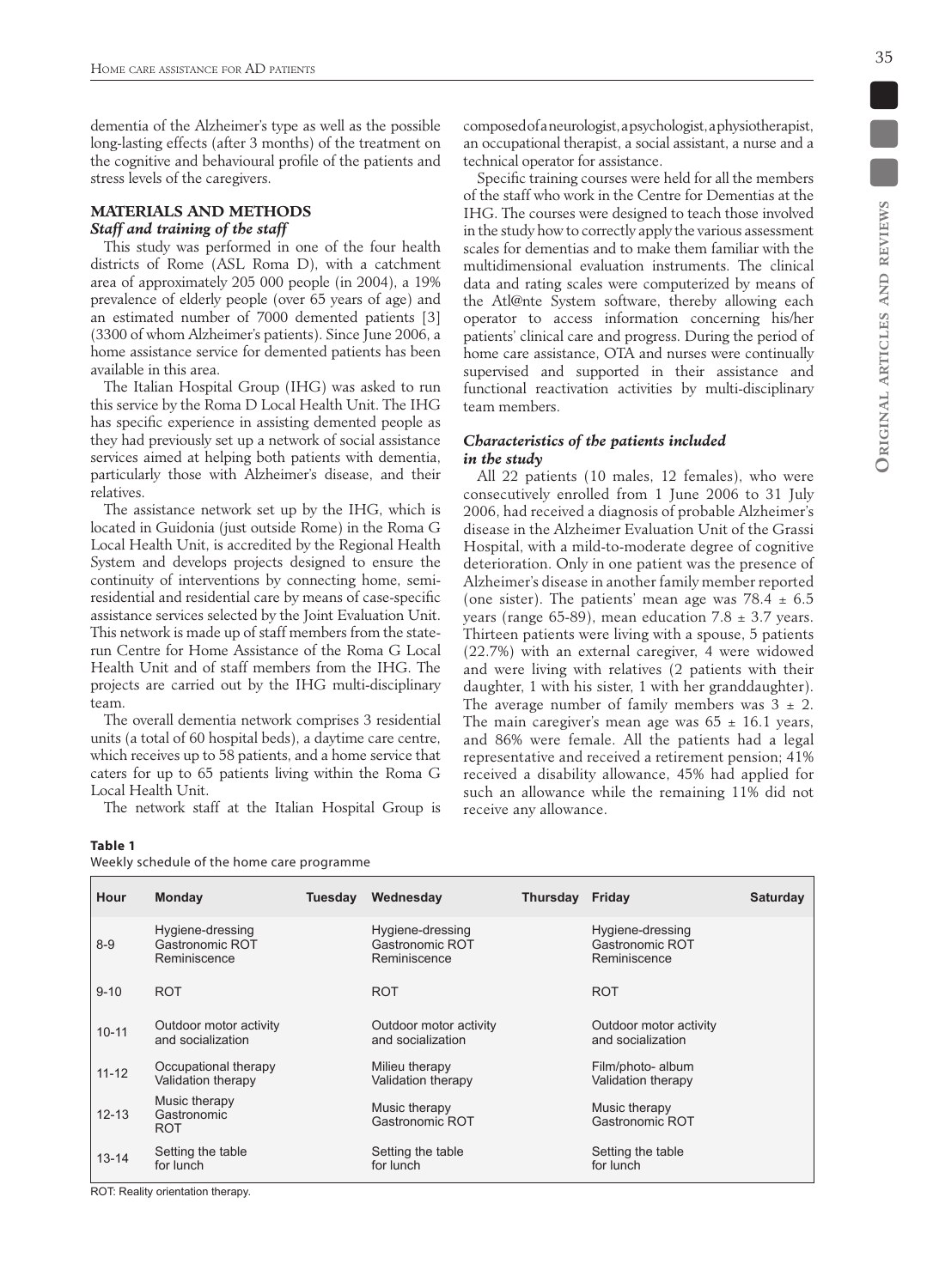## **Table 2**

Assessment of the home care assistance programme

| <b>Tests</b>                                   | Mean (SD)<br>at baseline | Mean (SD)<br>at 12 weeks | p     | Mean (SD)<br>3 months<br>after end |
|------------------------------------------------|--------------------------|--------------------------|-------|------------------------------------|
| Mini-mental state examination (MMSE)           | 20.9(4.6)                | 22.7(4.7)                | 0.100 | $19.39 \pm 4.64$                   |
| Neuropsychiatric inventory (NPI)               | 41.5(26.6)               | 26.6 (14.6)              | 0.004 | $46.14 \pm 21.4$                   |
| Barthel index                                  | 75.5 (24.2)              | 87.3 (20.3)              | 0.010 | $77.32 \pm 25.76$                  |
| Basal activities of daily living (BADL)        | 4.3(1.9)                 | 4.3(1.7)                 | 0.792 | n.p.                               |
| Instrumental activities of daily living (IADL) | 4.9(3.6)                 | 4.8(3.5)                 | 0.364 | n.p.                               |
| Tinetti's scale                                | 19.7(7.2)                | 22.9(6.7)                | 0.013 | $20.95 \pm 7.4$                    |
| Caregiver burden inventory (CBI)               | 42.4 (18.2)              | 33.3(15.0)               | 0.016 | $42.4 \pm 15.14$                   |
| Caregiver stress index (CSI)                   | 7.0(2.7)                 | 6.4(2.2)                 | 0.098 | $6.95 \pm 2.55$                    |

n.p.: not performed.

#### **Table 3**

NPI items after the treatment

| Subitem Neuropsychiatric<br>inventory (NPI) | Mean (SD)<br>at baseline | Mean (SD)<br>at 12 weeks | p     | <b>Patients with</b><br>symptom at<br>baseline (%) | <b>Patients with</b><br>symptom at<br>12 weeks (%) | p     |
|---------------------------------------------|--------------------------|--------------------------|-------|----------------------------------------------------|----------------------------------------------------|-------|
| <b>Delusions</b>                            | 1.6(2.4)                 | 2.5(3.8)                 | 0.253 | 40.9                                               | 40.9                                               | 0.960 |
| Hallucinations                              | 1.4(2.1)                 | 0.9(2.6)                 | 0.170 | 31.8                                               | 18.2                                               | 0.021 |
| Agitation/aggression                        | 3.2(3.9)                 | 2.7(3.2)                 | 0.776 | 59.1                                               | 59.1                                               | 0.779 |
| Depression/dysphoria                        | 5.1(4.8)                 | 2.8(3.7)                 | 0.017 | 72.7                                               | 54.4                                               | 0.221 |
| Anxiety                                     | 5.1(4.7)                 | 3.0(3.8)                 | 0.059 | 77.3                                               | 59.1                                               | 0.323 |
| Elation/euphoria                            | 0.8(2.6)                 | 0,2(0.8)                 | 0.357 | 9,1                                                | 0.0                                                | 0.684 |
| Apathy/indifference                         | 6.6(4.3)                 | 5.0(4.7)                 | 0.183 | 86.4                                               | 68.2                                               | 0.163 |
| <b>Disinhibition</b>                        | 1.7(2.9)                 | 0.4(1.0)                 | 0.090 | 36.4                                               | 22.7                                               | 0.595 |
| Irritability/lability                       | 4.9(4.3)                 | 3.9(3.4)                 | 0.182 | 73.3                                               | 73.3                                               | 0.294 |
| Aberrant motor behaviour                    | 3.9(5.1)                 | 1.9(2.9)                 | 0.100 | 40.9                                               | 36.4                                               | 0.096 |
| Night-time behaviour                        | 3.9(4.8)                 | 1.6(2.6)                 | 0.014 | 54.4                                               | 27.3                                               | 0.045 |
| Appetite/eating changes                     | 3.3(4.2)                 | 2.3(3.9)                 | 0.230 | 54.4                                               | 36.4                                               | 0.027 |

#### *Clinical procedures*

A standardized procedure was used to assist patients: 1) the patient was visited by the physician who collected the clinical history with the caregiver's help;

2) the multi-disciplinary team performed a multidimensional assessment, including an evaluation of the patient's cognitive and behavioral conditions, functionalmotor profile and environmental and social situation; the caregiver's disease burden and stress levels were also assessed;

3) the assistance and functional reactivation targets, which were approved by the Alzheimer Evaluation Unit of the Grassi Hospital, were chosen and subsequently verified in monthly meetings held by the team.

On the last day of the 3-month period of assistance, the patient was thoroughly re-evaluated to detect any changes resulting from the intervention. At the same time, caregivers received tools and instructions on how to continue caring for the patient.

The multi-dimensional evaluation used in this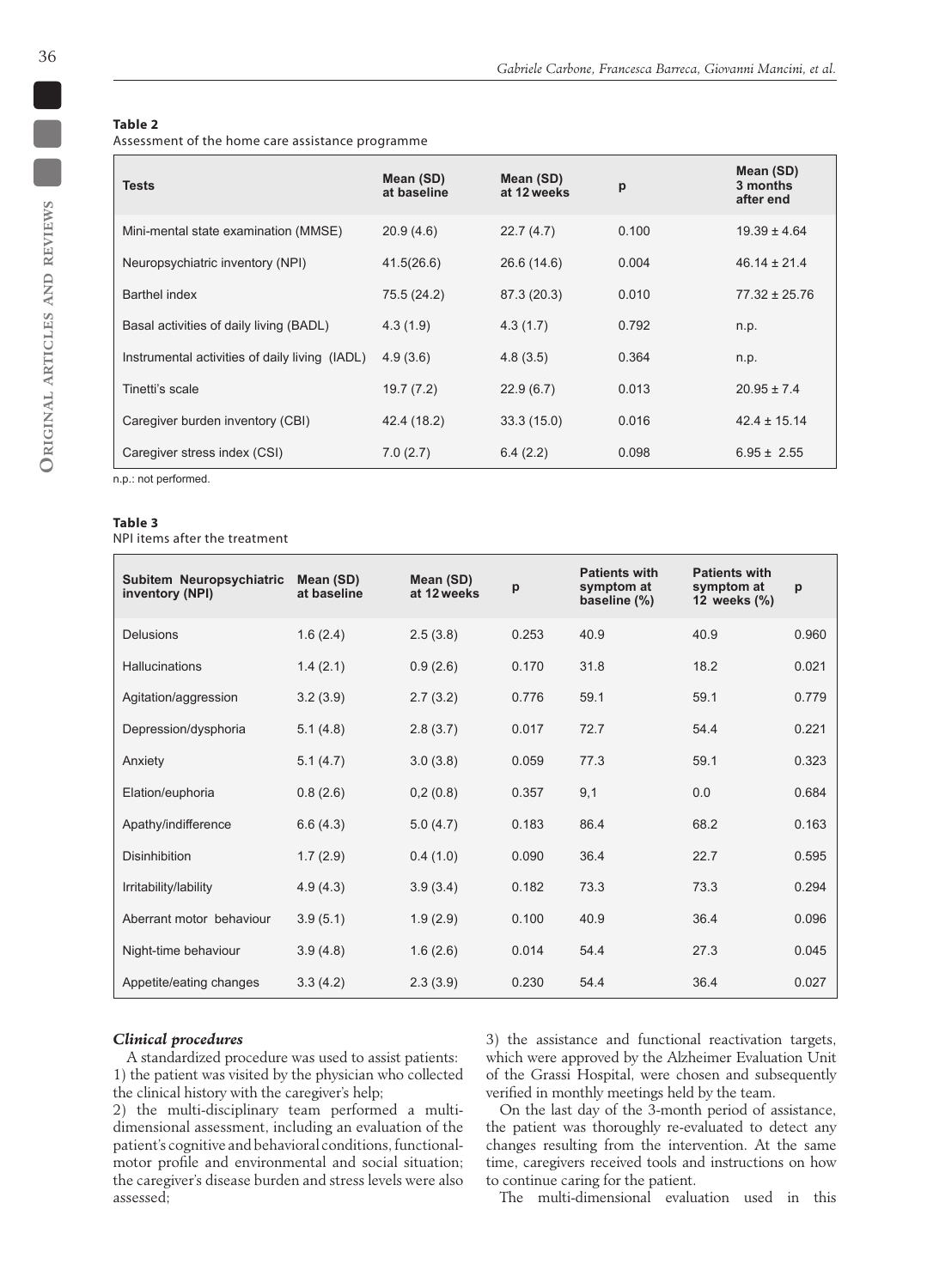standardized procedure included:

the Mini-mental state examination (MMSE) [4], the Neuropsychiatric Inventory (NPI) [5], the Instrumental activities of daily living (IADL) [6], the Basal activities of daily living (BADL) [7], Tinetti's scale [8], the Barthel index [9, 10], the Cumulative illness rating scale (CIRS) for comorbidities [11], the Caregiver burden inventory (CBI) [12] and the Caregiver strain index (CSI) [13].

The 13 items of the CIRS for comorbidities [11] were used to evaluate the effects of each item on the patients' functional activities (mean severity index  $1.26 \pm 0.2$ ; mean comorbility index  $1.78 \pm 1.2$ ).

The rehabilitative interventions, which were performed on the 22 patients over a 3-month period, in 6-hour sessions, 3 times per week on alternate days, are summarized in *Table 1*. All the patients and caregivers received psychological support and advice on how to apply for any allowances that are available for families with dementia patients; this type of support was provided by the psychologist and social assistant, who visited the patients' homes on a once/week basis. The occupational therapist offered advice on any prostheses or aids that could be purchased and on how to make the home environment safe.

At the end of the 90-day period, both the patients and caregivers were reassessed. In the present paper, we describe the outcomes of the 22 patients who received 18 hours/week (alternate days) of home assistance for 12 consecutive weeks.

A final evaluation was performed 3 months after the end of the programme.

## *Interventions performed on the patients during the home assistance programme*

The activities performed at home were aimed at stimulating patients to maintain their residual functional resources and, in particular, at keeping up their activities of daily living, at improving the behavioural symptoms of dementia and at enhancing their residual affective and cognitive capabilities.

For these purposes, we used the following techniques:

#### **Table 4**

Barthel index items after treatment

- a) Memory training [16-23];
- b) Reality orientation therapy (ROT) [24-28];
- c) Occupational therapy [28-30];
- d) Reminiscence therapy [27, 31];
- e) Validation therapy [32-34];
- f) Motor rehabilitation [30];
- g) Milieu therapy [23, 31, 35];
- e) Music therapy [36-40];
- f) Supportive psychotherapy [41, 42].

## *Interventions on the family*

These interventions are [43-46]:

- family counseling: to prevent or treat intra-family problems and any psychological consequences;

- psycho-educational counseling: to inform the caregiver and his family about the patient's conditions; to provide appropriate strategies to help cope with dementia; to offer the caregiver psychological support (self-help groups).

#### *Interventions in the domestic environment*

These interventions [30, 47] were designed to make the domestic environment safer to:

- help maintain autonomy by trying to compensate for the disabilities, memory failure and disorientation (notices, calendars, personal photographs on the door of the bedroom, contrasting colors);

- reduce the behavioral symptoms of dementia that may be associated with the domestic environment (reduced or redundant sensorial stimulations).

# *Data collection*

The data from the multi-dimensional evaluation were collected using the Atl@nte System software [14, 15], which monitored changes in the patients and displayed their current conditions in real time, thereby allowing the data to be rapidly updated. The same software was used for the management of the Individual Plans for Assistance (IPA), allowing any changes induced in the patients by the activities of the multi-disciplinary staff to be promptly detected.

| <b>Subitem Barthel index</b>       | Mean (SD) at baseline | Mean (SD) at 12 weeks | p     |
|------------------------------------|-----------------------|-----------------------|-------|
| Feeding                            | 8.0(2.6)              | 9.1(1.8)              | 0.032 |
| Bathing                            | 2.7(1.9)              | 3.9(1.1)              | 0.006 |
| Grooming                           | 3.5(1.6)              | 4.4(1.0)              | 0.016 |
| Dressing                           | 6.0(3.7)              | 8.7(2,5)              | 0.001 |
| <b>Bowels</b>                      | 7.9(3.3)              | 9.5(1,8)              | 0.011 |
| <b>Bladder</b>                     | 8.0(2.7)              | 8.8(2,3)              | 0.054 |
| Toilet use                         | 7.6(3.0)              | 9.2(2,4)              | 0.002 |
| Transfers (bed to chair, and back) | 14.3(2.6)             | 14.3(2.9)             | 0.655 |
| Mobility (on level surfaces)       | 10.4(4.5)             | 11.7(4.2)             | 0.088 |
| <b>Stairs</b>                      | 6.7(3.8)              | 8.0(3.2)              | 0.022 |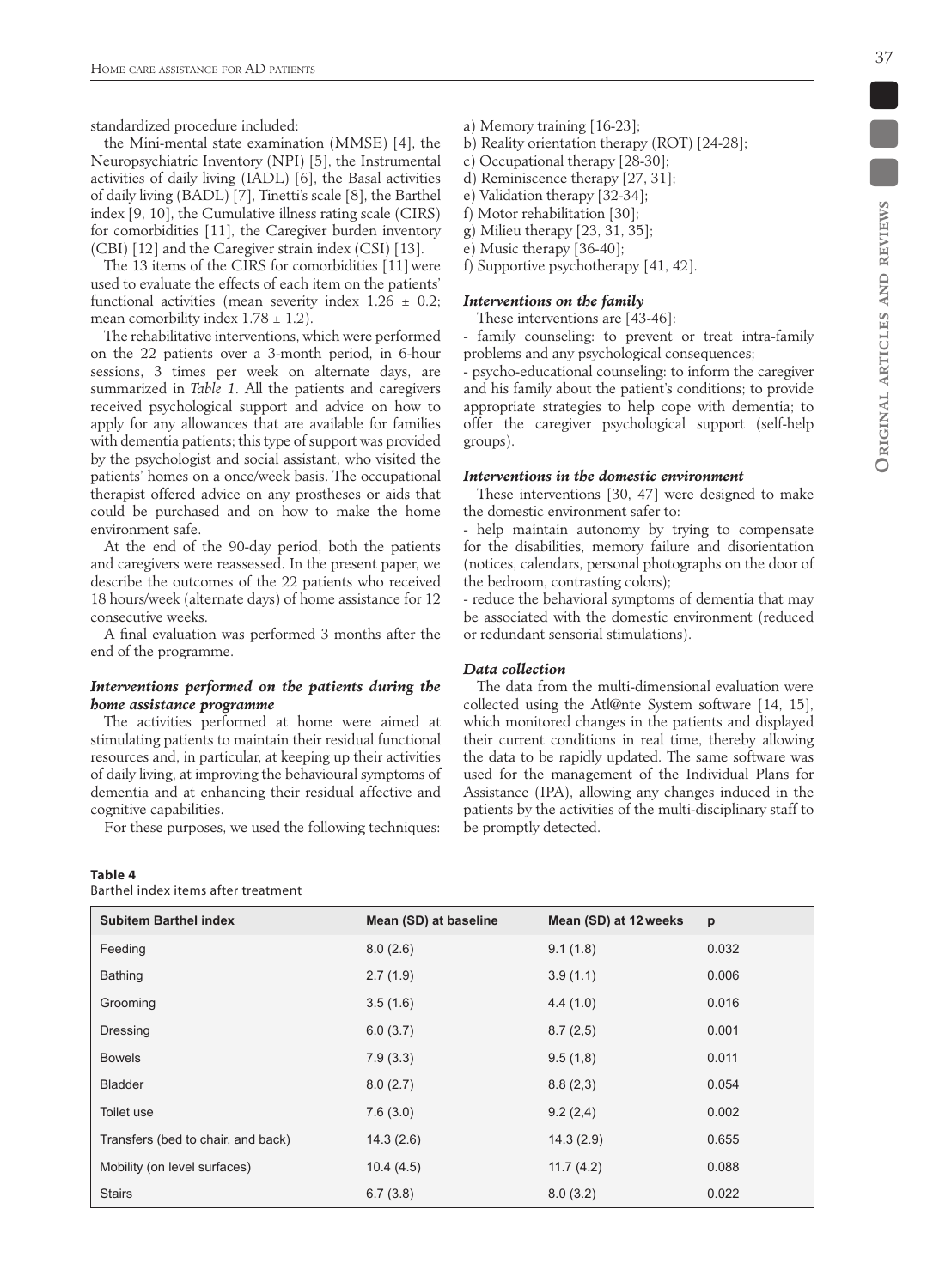#### **Table 5**

Caregivers' burden inventory subitems after treatment

| <b>Subitems Caregiver burden inventory (CBI)</b> | Mean (SD) at baseline | Mean (SD) at 12 weeks | p     |
|--------------------------------------------------|-----------------------|-----------------------|-------|
| Objective burden                                 | 14.5(5.7)             | 14.6(6.5)             | 0.836 |
| Psychological burden                             | 12.5(6.3)             | 9.5(6.9)              | 0.077 |
| Physical burden                                  | 9.2(5.9)              | 6.4(5.0)              | 0.026 |
| Social burden                                    | 4.4(4.5)              | 13(3.7)               | 0.006 |
| Emotional burden                                 | 2.2(3.7)              | 1.4(3.1)              | 0.340 |

#### **Table 6**

Frequency of correct responses at the reality orientation therapy

| <b>Orientation</b> | 1st month | 2nd month | 3rd month | D     |
|--------------------|-----------|-----------|-----------|-------|
| Temporal           | 60%       | 67%       | 69%       | 0.466 |
| Personal           | 65%       | 74%       | 80%       | 0.014 |
| Spatial            | 66%       | 77%       | 78%       | 0.132 |
| Environmental      | 94%       | 97%       | 97%       | 0.780 |

#### *Statistical analysis*

Data are expressed as means  $(± standard deviation)$  for continuous variables and as proportions for categorical variables. Differences between groups were assessed using the t test for continuous data and the  $\chi^2$  test for categorical data. No statistical correction for multiple comparisons was conducted as this is an exploratory study. All analyses were performed using the SPSS statistical package (Version 17.0).

### **RESULTS**

A statistically significant improvement was observed at the end of the 3-month home care assistance program in the overall NPI score ( $p = 0.004$ ), Barthel index ( $p = 0.004$ )  $= 0.01$ ), Tinetti's scale (p  $= 0.013$ ) and CBI score (p = 0.016) *(Table 2)*. When the NPI individual scores were considered, significant improvements emerged in depression ( $p = 0.017$ ) and nocturnal behavior ( $p = 0.017$ )  $= 0.014$ ), as well as an improvement at the limit of significance in anxiety ( $p = 0.059$ ) and disinhibition ( $p =$ 0.09) (see *Table 3*).

As regards the Barthel index, a significant improvement was observed in all the items except transfers and mobility after the home care assistance program *(Table 4)*.

The CBI also revealed a clearly significant improvement in the physical and social burden after the program ( $p =$ 0.026 and  $p = 0.006$ , whereas the improvement in the psychological burden was at the limit of significance (p = 0.077) *(Table 5)*.

The ROT disclosed a significant improvement in personal orientation alone (p = 0.014) *(Table 6)*.

The drug dosages were fairly consistent, though those of Risperidone (average increase  $= 0.15$  mg) and Quetiapine (average increase = 12.5 mg) increased slightly *(Table 7)*.

By the time the third, and last, evaluation was performed 3 months after the end of the program, both patients and caregivers had lost the benefit previously observed at the end of the treatment period. Indeed, all the values that emerged 3 months after the end of the home care assistance program, particularly those of the NPI (46.14  $\pm$  21.4), Barthel index (77.32  $\pm$  25.76), Tinetti's scale (20.95  $\pm$  7.4), CBI (42.4  $\pm$  15.14) and CSI  $(6.95 \pm 2.55)$ , were no longer significantly different from the corresponding baseline values *(Table 2)*.

In addition, the patients displayed a statistically significant cognitive deterioration over the 6 six-month study period (MMSE 19.39 ± 4.64 *vs* 20.94 ± 4.64; p = 0.027).

#### **DISCUSSION**

The comparison of the results of the tests administered at the start of the program and after 12 weeks of home care assistance revealed an improvement both in terms of the patients' cognitive and behavioral conditions and in their functional autonomy. The caregivers also displayed a reduction in burden and an improved emotional state. The degree of severity of the patients' systemic cormorbidities, as assessed by means of the CIRS, was found to be stable at week 12, as were their drug therapies.

The Barthel scale data revealed an improvement in the functional deficits relative to the activities of daily living; this improvement was not identified by the BADL, most likely owing to the lower sensitivity of this instrument.

A general improvement in behavioural disorders was observed. When the individual items of the NPI were considered, there was a marked improvement in depression and anxiety; a significant improvement was also observed in apathy. Lastly, aberrant motor behaviour was reduced while neurovegetative disorders (sleep and appetite) appeared to improve.

The Tinetti's scale revealed an improvement in motor function; as opposed to be being due to changes in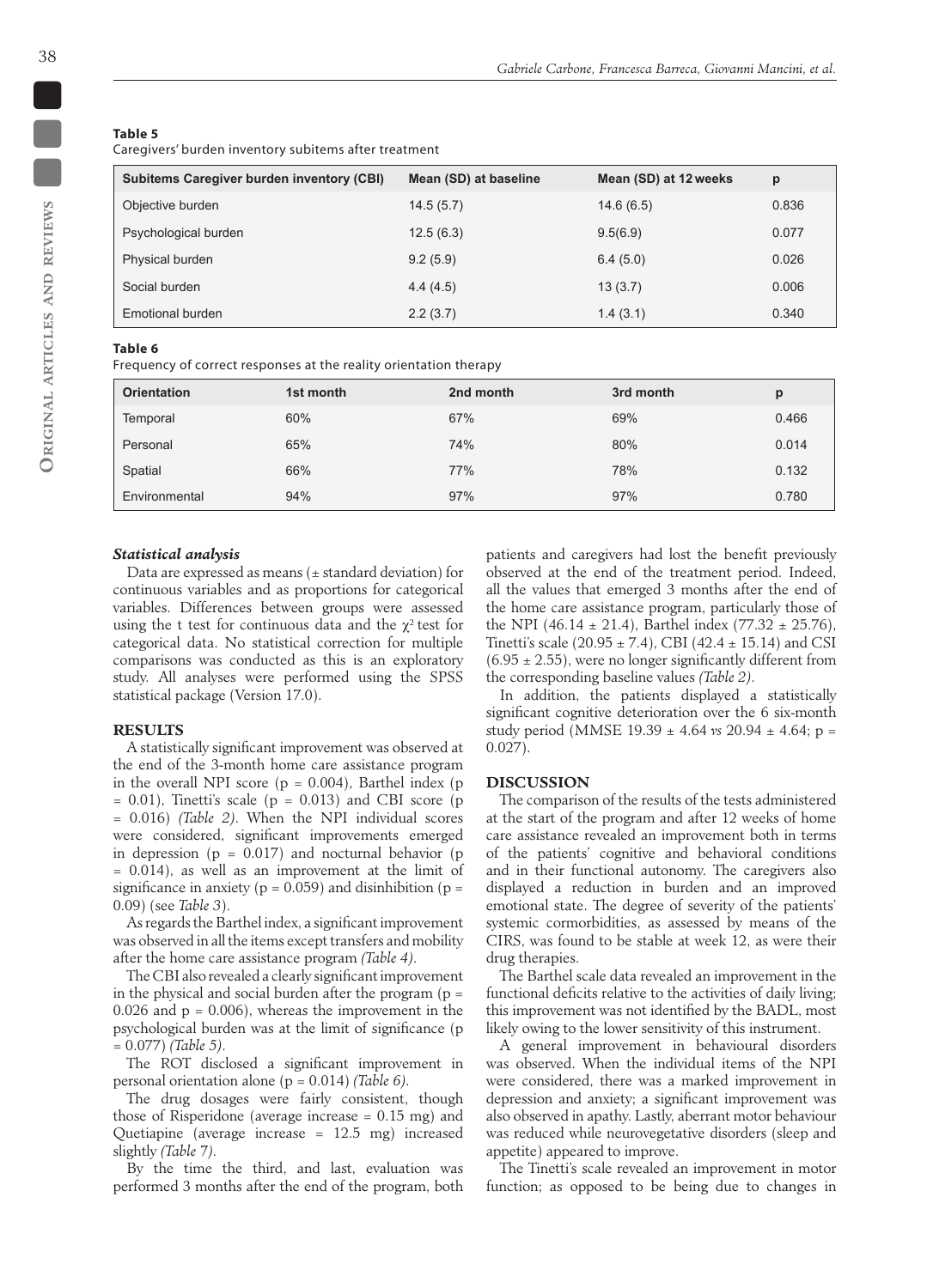## **Table 7**

Pharmacological treatment of the patients

| Drugs acting on the central<br>nervous system | <b>Total patients</b>      | Range        | Mean dosage (mg/die) |                  |
|-----------------------------------------------|----------------------------|--------------|----------------------|------------------|
|                                               | <b>Receiving treatment</b> | (mg/die)     | <b>Baseline</b>      | 12 <sup>a</sup>  |
| Atypical antipsychotic drugs                  |                            |              |                      |                  |
| Risperidon                                    | $\overline{2}$             | $0.5 - 2.25$ | $1.08 \pm 0.55$      | $1.23 \pm 0.32$  |
| Quetiapine                                    | 3                          | 50-150       | $112.5 \pm 62.9$     | $125 \pm 45.01$  |
| Clozapin                                      | 1                          | 25           | 25                   | 25               |
| Typical antipsychotic drugs                   |                            |              |                      |                  |
| Promazine                                     | $\overline{2}$             | 40           | $40 \pm 0$           | $40 \pm 0$       |
| Antidepressants                               |                            |              |                      |                  |
| Trazodon                                      | 9                          | 50-150       | $83.3 \pm 30.6$      | $83.3 \pm 30.6$  |
| Escitalopram                                  | $\mathbf{1}$               | 10           | 10                   | 10               |
| Acetylcholinesterase inhibitors               |                            |              |                      |                  |
| Donepezil                                     | 12                         | $5 - 10$     | $10 \pm 0$           | $10 \pm 0$       |
| Rivastigmine                                  | 6                          | $6 - 12$     | $9.6 \pm 3.29$       | $9.6 \pm 3.29$   |
| Galantamine                                   | 4                          | $8 - 16$     | $13.33 \pm 4.13$     | $13.33 \pm 4.13$ |

neuroleptic treatment, which was basically unchanged, this improvement is likely to be a direct consequence of the motor reactivation interventions administered during the period of home assistance.

Lastly, the results yielded by the ROT revealed a progressive improvement in stimulated cognitive activities, which is in keeping with the findings from previous studies [17].

Caregivers also benefited from burden relief (CBI) and an improved emotional state, as shown by the CSI.

The overall opinion of caregivers, who were asked to complete a questionnaire on the quality of the services received, was positive; indeed, they expressed appreciation both for the expertise of the multi-disciplinary team and for the empathic approach of the professional operators.

This type of home care assistance programme, designed to provide personalized functional reactivation treatment for patients suffering from Alzheimer's disease, appears to be an effective means of improving the patients' MMSE score. The patients' behavioural symptoms also appear to respond positively to these interventions, which in turn affects the quality of life of their caregivers, as highlighted by the improvement observed in some of the items of the CBI.

These data point to the usefulness of home care assistance in Alzheimer patients with mild and moderate disease. Indeed, in these stages of the disease, appropriate stimulation of the more preserved cognitive reserves may facilitate the recovery of some activities of daily living, thereby reducing the burden placed on the caregiver.

The caregivers' involvement in the home assistance programme may also help to improve the management of behavioural problems, thereby reducing the stress associated with such problems.

In a previous study  $[48]$ , conducted by us on a group of patients with probable moderate-to-severe Alzheimer's disease who received home care assistance for 52 weeks, we had observed that interventions aimed at functional reactivation in patients, even in disease stages in which functional reserves are lower, and the training of family members help to:

1) keep the residual abilities stable for a long period of time;

2) reduce behavioral disturbances;

3) reduce the caregiver's burden;

4) reduce the use of institutionalization.

The present work, like the vast majority of studies designed to assess the effects of care interventions on patients and carers, suffers from the absence of a control group.

Indeed, while on the one hand it is quite obvious that a welfare intervention, especially if well planned, can achieve positive results, the lack of a control group, on the other, makes it impossible to say whether this is a specific effect or a placebo effect. Moreover, the evaluations were performed by operators who were responsible for administering the treatment, and were thus not blinded to the treatment the patients received. This may have led to an overestimation of the effects observed.

It should, however, be borne in mind that the use of a control group in an outcome study on multicomponent care interventions in patients with dementia has numerous ethical limitations.

Moreover, the efficacy of individual treatments performed in this study on both the patients and their caregivers has been proven in previously conducted RCTs [1].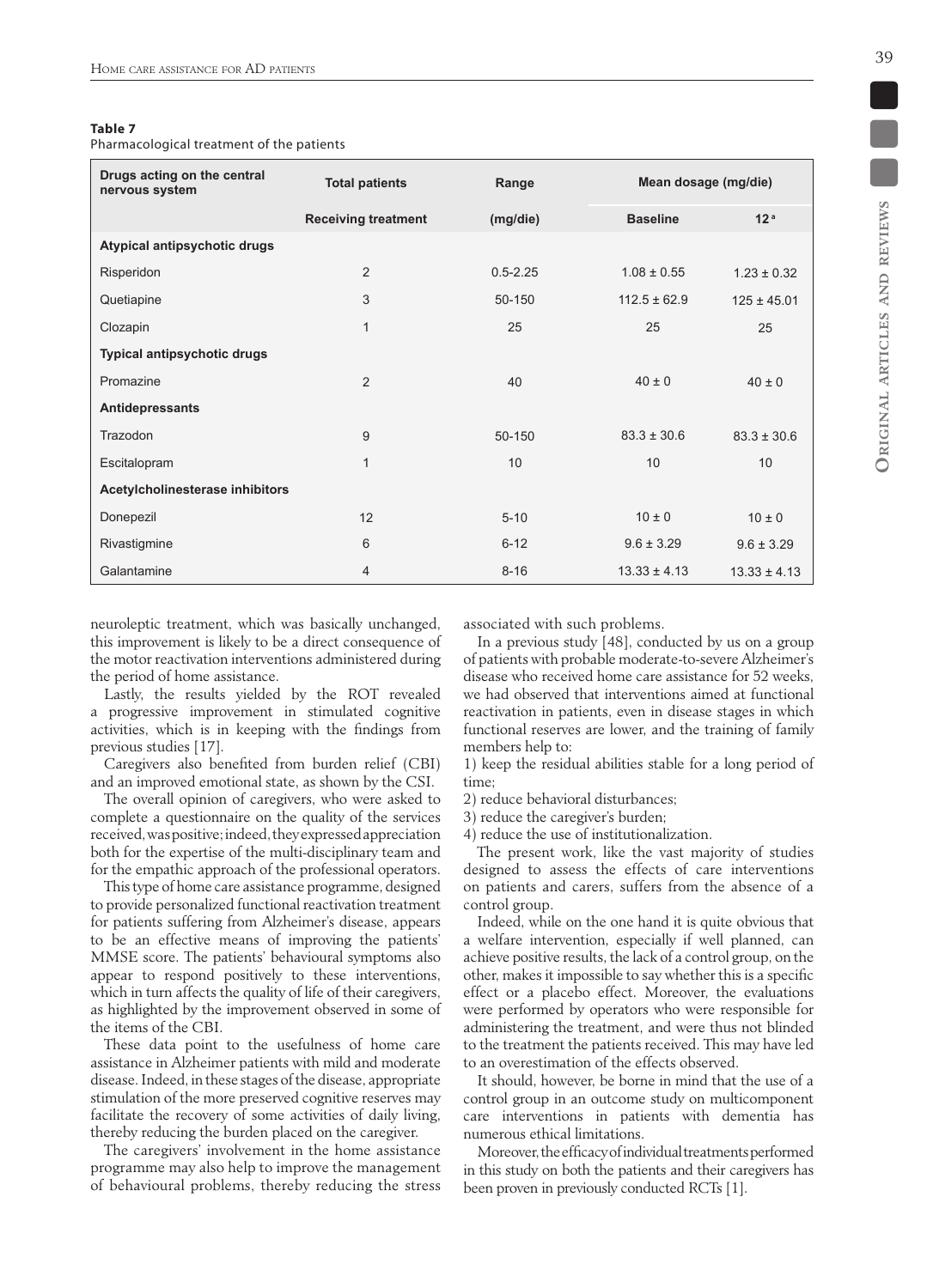The observed benefit following the home care assistance programme may, to a minor extent, be attributed to slightly higher doses of Quetiapine and Risperidone used by 5 patients.

However, only the methodological rigor provided by a RCT would be able to answer the question regarding the efficacy of home treatment in patients with dementia.

The evaluations performed 3 months after the end of the home care assistance programme documented a return to the conditions observed at the start of the study. However, the lack of deterioration in the patients' dementia may itself be considered a positive outcome.

# **CONCLUSIONS**

In this study, we show that a home care assistance program lasting 12 weeks in a group of 22 AD patients yielded an improvement both in terms of the patients' cognitive and behavioral conditions and in their

#### **References**

- 1. Olazarán J, Reisberg B, Clare L, Cruz I, Peña-Casanova J, Del Ser T, Woods B, Beck C, Auer S, Lai C, Spector A, Fazio S, Bond J, Kivipelto M, Brodaty H, Rojo JM, Collins H, Teri L, Mittelman M, Orrell M, Feldman HH, Muñiz R. Nonpharmacological therapies in Alzheimer's disease: a systematic review of efficacy. *Dement Geriatr Cogn Disord* 2010;30:161-78. DOI: 10.1159/000316119
- 2. Robinson L, Iliffe S, Brayne C, Goodman C, Rait G, Manthorpe J, Ashley P, Moniz-Cook E, DeNDRoN Primary Care Clinical Studies Group. Primary care and dementia. 2. Long-term care at home: psychosocial interventions, information provision, carer support and case management. *Int J Geriatr Psychiatry* 2010;25:657-64. DOI: 10.1002/ gps.2405
- 3. Italian Longitudinal Study on Aging Working Group (ILSA). Prevalence of chronic diseases in older Italians: comparing self-reported and clinical diagnoses*. Int J Epidemiol* 1997;26:995-1002.
- 4. Folstein MF, Folstein, SE, McHugh, PR. Mini Mental State: a practical method for grading the cognitive state of outpatients for the clinician. *J Psychiatr Res* 1975;12:189-98.
- 5. Cummings JL, Mega M, Gray K, Rosenberg-Thompson S, Carusi DA, Gornbein J. The Neuropsychiatric Inventory. Comprehensive assessment of psychopathology in dementia. *Neurology* 1994;44:2308-14.
- 6. Lawton MP, Brody EM. Assessment of older people: self maintaining and instrumental activities of daily living. *Gerontologist* 1969;9:179-86.
- 7. Katz S, Downs TD, Cash HR, Grotz RC. Progress in the development of the index of ADL*. Gerontol* 1970;10:20-30. DOI:10.1093/geront/10.1\_Part\_1.20
- 8. Tinetti, M.E. Performance-oriented assessment of mobility problems in elderly patients. *J Am Geriatr Soc* 1986;34:119-26.
- 9. Mahoney FI, Barthel DW. Functional evalutation: the Barthel index. *Maryland State Med J* 1965;14:61-5.
- 10. Shah S, Vanclay F, Cooper B. Improving sensitivity of the Barthel Index for stroke rehabilitation. *J Clin Epidemiol* 1989;8:703. DOI: 10.1016/0895-4356(89)90065-6
- 11. Palmalee PA, Thuras PD, Katz IR, Lawton MP. Validation of the Cumulative Illness Rating Scale in a geriatric residential population. *J Am Geriatr Soc* 1995;43:130-7.
- 12. Novak, M, Guest C. Application of a multidimensional Caregiver Burden Inventory. *Gerontologist* 1989;29:798- 803. DOI: 10.1093/geront/29.6.798
- 13. Robinson BC. Validation of a caregiver strain index. *J Ger-*

functional autonomy. The caregivers also displayed a reduction in burden and an improved emotional state. The evaluations performed 3 months after the end of the program documented a return to the conditions observed at the start of the study. We believe that further studies designed to evaluate home care assistance programs are warranted to better understand the effects of such interventions on demented patients.

#### *Acknowledgements*

The authors thank Lewis Baker for reviewing the English manuscript.

### *Conflict of interest statement*

The authors did not receive any specific funding for this work. Conflict of interests: none.

*Received* on 2 July 2012. *Accepted* on 14 January 2013.

*ontol* 1983;38:344-8. DOI: 10.1093/geronj/38.3.344

- 14. Basso D, Trevisan N, Nardi G, Casotto F, Badon V, Berto R, Giarizzo G, Margarine L, Valcaneant R, Bugio R, Leoci V. Informatizzazione Cartella S.Va.M.A. (in Atl@nte): rilevazione dei carichi infermieristici. *Giornale di Gerontologia* 2002;50(Suppl. 37).
- 15. Bressan A, Borin, M. Sistema Atlante e tecnologia XML. Le fondamenta della programmazione territoriale. *Giornale di Gerontologia* 2003;51(Suppl. 48).
- 16. Backman L. Memory training and memory improvement in Alzheimer's disease: rules and exceptions. *Acta Neurol Scand* 1992;39(Suppl. 1):84-9. DOI: 10.1111/j.1600- 0404.1992.tb04461.x
- 17. Cahn-Weiner DA, Mallory PF, Rebok GW, Ott BR. Results of memory of randomised placebo-controlled study of memory training for midly impaired Alzheimer's disease patients. *Appl Neuropsycol* 2003;10:215-23.
- 18. Clare L, Woods RT, Moniz-Cook ED, Orrell M. Cognitive rehabilitation and cognitive training for early-stage Alzheimer's disease and vascular dementia (Cochrane review). *The Cochrane Library 2003*; CD003260.
- 19. De Vreese LP, Neri M, Fioravanti M, Belloi L, Zanetti O. Memory rehabilitation in Alzheimer's disease: a review of progress. *Int J Geriatr Psychiatry* 2001;16:794-809. DOI: 10.1002/gps.428
- 20. Hirono N, Mori E, Ikejiri Y, Imamura T, Shimomura T, Ikeda M, Yamashita H, Takatsuki Y, Tokimasa A, Yamadori A. Procedural memory in patients with mild Alzheimer's disease. *Dement Geriatr Cogn Disord* 1997;8:210-6. DOI:10.1159/000106633
- 21. Josephsson S, Backman L, Borell L, Bernspang B, Nygard, L, Ronnberg L. Supporting everyday activities in dementia: an intervention study. *Int J Geriatr Psychiatr* 1993;8:395- 400. DOI: 10.1002/gps.930080505
- 22. Spector A, Thorgrimsen L, Woods B, Royan L, Davies S, Butterworth M, Orrell M. Efficacy of an evidence-based cognitive stimulation therapy programme for people with dementia: randomised controlled trial. *Br J Psychiatry* 2003;183:248-54. DOI: 10.1192/bjp.183.3.248
- 23. Ermini-Fünfschilling, D, Meier D. Memory training: an important constituent of milieu therapy in senile dementia. *Zeitschrift fur Gerontologie und Geriatrie [J Gerontology Geriatrics]* 1995;28:190-4.
- 24. Spector A, Orrel M, Davies S, Woods B. Reality Orientation for dementia (Cochrane review). *The Cochrane Library*